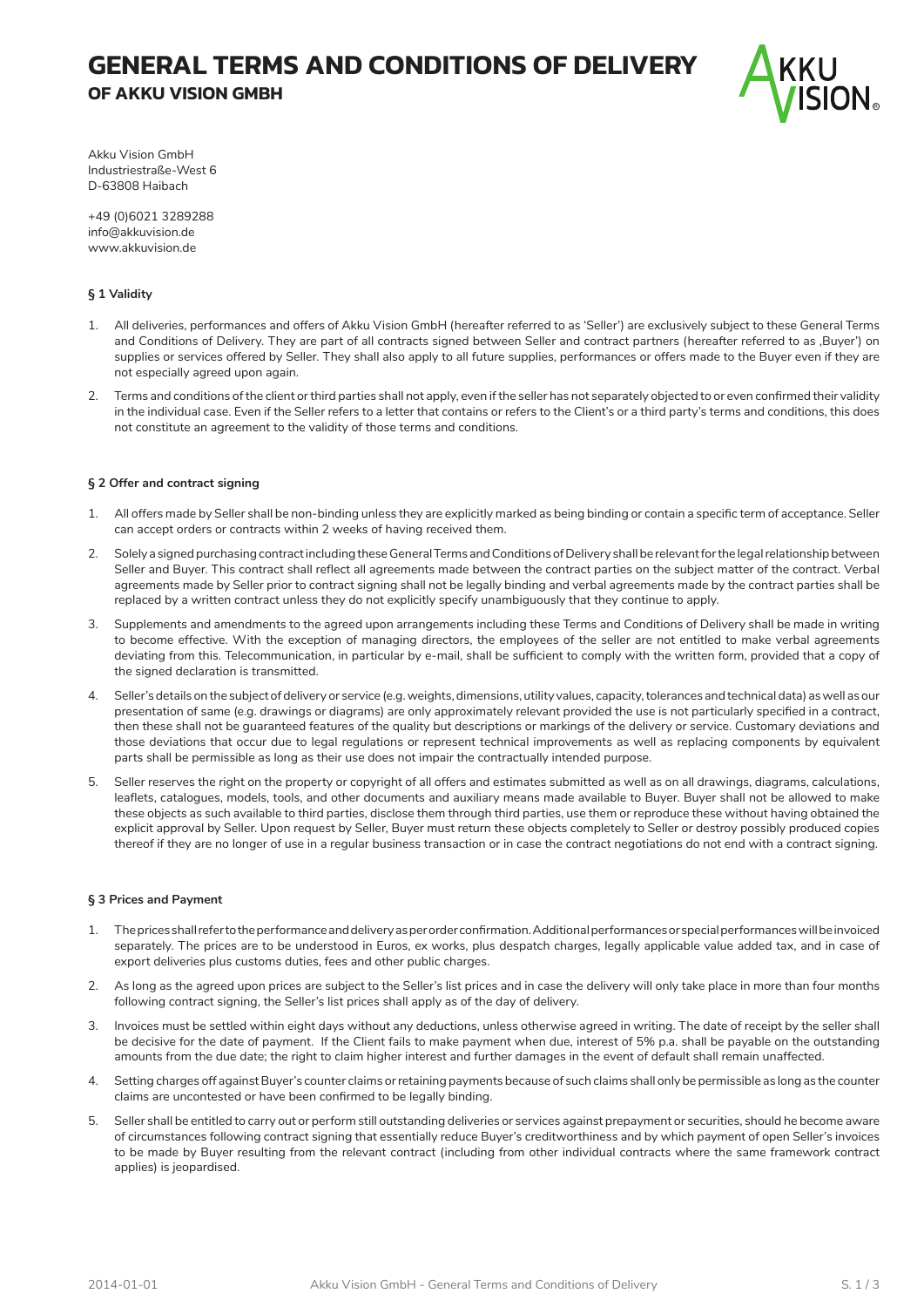#### **§ 4 Delivery and Delivery Time**

- 1. Deliveries are ex works
- 2. Periods and terms for deliveries and services set by Seller only apply approximately, unless a fixed period or date has explicitly been promised or agreed upon. In as far as deliveries have been agreed, delivery periods and - dates shall refer to the time when the goods are handed over to a forwarding agent, freight carrier or other third parties contracted for the transport.
- 3. Regardless of his rights concerning Buyer's delay, Seller can request to extend or shift delivery and service periods to Buyer by a period in which Buyer does not comply with his contractual obligations towards Seller.
- 4. Seller shall not be liable for not being able to delivery or in case of delivery delays, provided these are caused by force majeure or other not foreseeable events not to be accounted for at contract signing (e.g. any kind of production breakdown, difficulties in obtaining materials or energy, transport delays, strikes, legal lockouts, insufficient manpower, energy or raw materials, difficulties in obtaining necessary official permits or official measures or suppliers not supplying, wrongly supplying or not supplying in time), which Seller is not responsible for. In as far as such events essentially impede Seller to deliver or perform or even render it impossible and in case the impediment does not appear to be short term, the Seller shall be entitled to terminate the contract. In case of short term impediments, delivery- or performance date are extended or shifted by the period of the impediment, plus a relevant start-up period.
- 5. Seller shall be entitled to supply part deliveries, if
	- the part delivery can be used by Buyer within the scope of contractual purposes;
	- delivery of the remaining goods ordered is ensured,
	- and does not cause Buyer considerable extra work or involve additional costs (unless Seller agrees to take over these costs himself).
- 6. Should Seller fall behind with a delivery or performance or a delivery or performance irrespective for what reason becomes impossible for him, Seller's liability to pay damage shall be restricted to § 8 of these Terms and Conditions of Delivery.

### **§ 5 Place of fulfilment, despatch, packaging, transfer of risk, acceptance**

- 1. Place of fulfilment for all obligations from this contract is Haibach.
- 2. Type of despatch and packaging shall be subject to Seller's professional judgement.
- 3. The risk is transferred to Buyer at the latest when the delivery object is handed over to the forwarding agent, freight carrier (whereby the start of the loading process is relevant) or other third party involved in carrying out the despatch. This shall also apply in case of part deliveries or Seller has accepted other performances (e.g. despatch). If the despatch or the handing over is delayed due to a circumstance for which the Buyer is responsible, the risk is transferred to Buyer on the day when the goods to be delivered are ready for despatch and Seller has notified Buyer accordingly.
- 4. Buyer is responsible for storage costs once the risk is transferred. If goods are stored at Seller's place, storage charges amount to 0.25% of the invoice amount of the goods to be stored per completed week. Asserting further or lesser storage costs and the proof thereof remain reserved.
- 5. The consignment shall only be insured by Seller upon the explicit buyer's request and at his cost against theft, breakage-, fire-, and water damage or other insurable risks.
- 6. In as far as a final acceptance has been agreed, the purchased object is considered to be accepted, when
	- the delivery has been handed over to the forwarding agent;
	- Seller has informed Buyer with reference to the acceptance according to § 5 (6) and requested him to carry out the acceptance;
	- twelve working days have passed since delivery or the client has started to use the object of purchase (e.g. has put the delivered goods into operation or has further installed them) and in this case six working days have passed since delivery and
	- Buyer has not carried out an acceptance within this period due to another reason than one of the reasons mentioned by Seller regarding shortcomings which render use of the purchased item impossible or essentially impedes its use.

#### **§ 6 Warranty, material defects**

- 1. The warranty period is one year. This period does not apply to compensation claims by Buyer resulting from injuries to life, body or health or from intentional or grossly negligent breach of duty caused by Seller or one of his vicarious agents, which are restricted in time in compliance with legal regulations. Nor does this period apply to a voluntarily granted 24-month guarantee period on rechargeable batteries and also voluntarily granted 12-month guarantee on chargers. The separately stated guarantee conditions of Akku Vision GmbH apply.
- 2. The objects supplied shall be thoroughly checked by Buyer or third persons appointed by him upon delivery. These are considered to be accepted by Buyer in respect of obvious defects or other defects which would have been apparent if they had been checked at once and with care, unless Seller receives a complaint in writing within seven working days following the handing-over when the defect becomes apparent. If the defect had been obvious to Buyer at an earlier time during normal use, then this earlier time shall be the relevant start of the period for a complaint. Upon Seller's request, the object complained about shall be returned to Seller free of charge.
- 3. In case of material defects of the objects supplied, Seller is obliged and entitled within an appropriate space of time to decide either to rework the objects or replace these.
- 4. In case of defects of components produced by other manufacturers that Seller cannot rectify due to licensing right or actual reasons, Seller shall decide either to submit a guarantee claim towards manufacturers and suppliers in Buyer's name or assign these rights to Buyer. Guarantee claims towards Seller in case of such defects and subject to the standard prerequisites and in accordance with the General Terms and Conditions of Delivery only exist, once the afore-mentioned claims against the manufacturer and suppliers cannot be asserted by a court or, for example, become pointless due to insolvency. While the legal dispute is ongoing, the limitation in respect of Buyer's guarantee claims towards the seller is suspended.
- 5. The guarantee performance becomes null and void, if Buyer amends the object to be supplied or has it amended by a third party without Seller's approval, whereby rectifying a defect becomes impossible or is unacceptably difficult. In every case Buyer has to bear the additional costs that are incurred by having to rectify the defects.